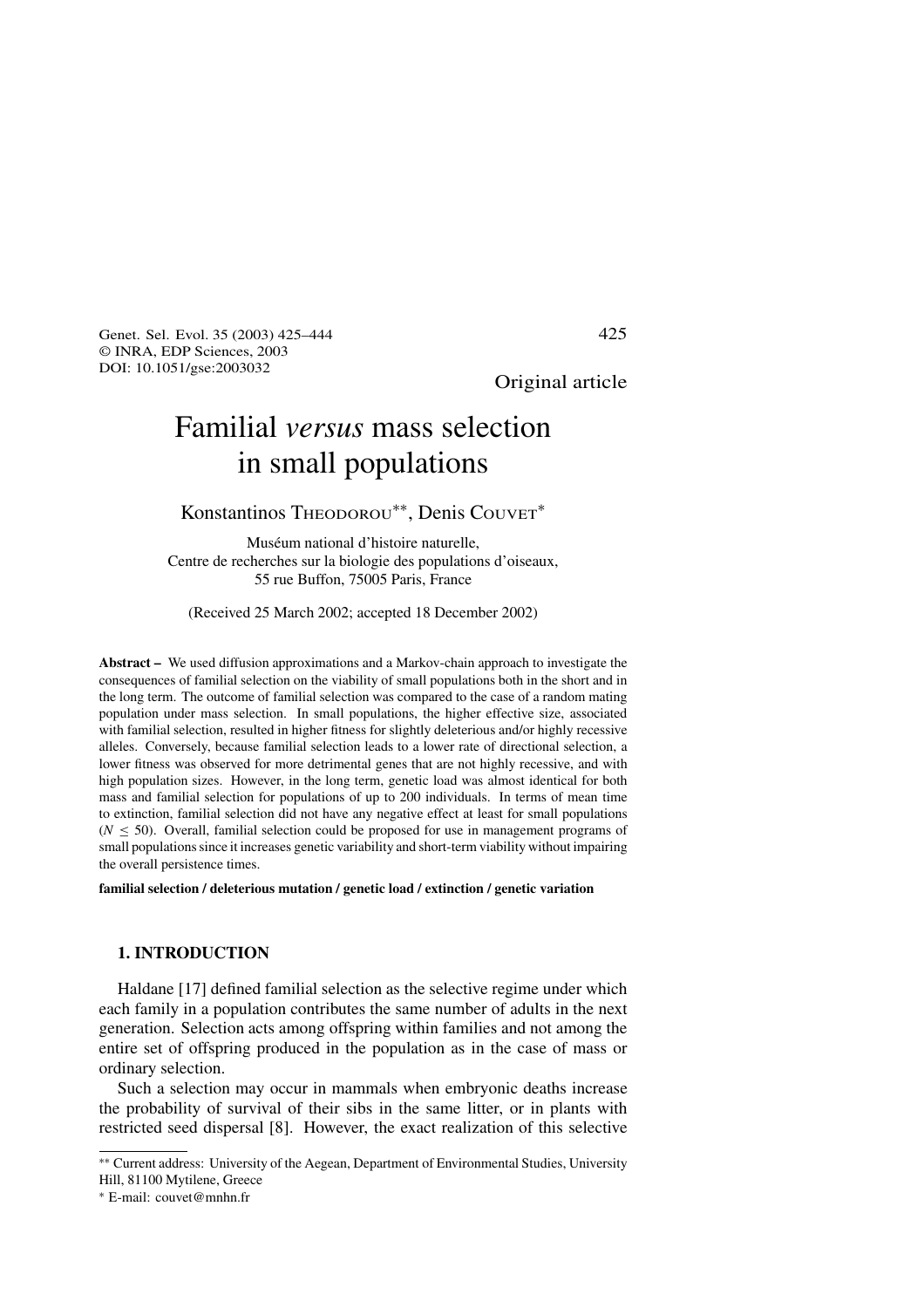regime in nature is restricted [22], and the main interest in studying familial selection resides in the potential applications of familial selection in captive breeding programs.

The property of familial selection to nearly double the effective size of a population [9] leads to both a slower rate of inbreeding and genetic drift. As a result, a population under familial selection retains high genetic variability and therefore preserves the potential of future adaptations [14].

Moreover, familial selection leads to a slower rate of directional selection relative to mass (or ordinary) selection [17,22]. This could be advantageous for captive populations because it retards adaptation to captivity [1,13]. However, for such populations, one could argue that the lower efficiency of familial selection will lead to a higher frequency of deleterious mutations and hence a loss of fitness. Indeed, for large populations at mutation-selection balance, familial selection is expected to double the genetic load relative to mass selection [7].

However, when small populations are considered, the outcome of familial selection will depend on the trade-off between the lower efficiency of selection and the slower rate of genetic drift. Recently, Fernández and Caballero [11] carried out some simulations to evaluate the effect of familial selection on population fitness in the first generations after the implementation of this regime. According to their findings, genetic load in small populations will be almost the same under both mass and familial selection in the short-term. However, it is not clear in their analysis whether a threshold population size exists after which familial selection becomes significantly less efficient and should not therefore be proposed for management of endangered populations. Furthermore, we feel that, as long as uncertainty concerning the values of mutation parameters persists, a more thorough analysis of the joint effect of the population size and the strength of selection (*Ns*) on the relative outcome of the two selective regimes is needed.

Furthermore, conservation programs of endangered populations should also be concerned with the effects of management measures on the long-term persistence of these populations.

The goal of this study was therefore to examine the effect of familial selection on the genetic load of small populations both in the short and in the long term. For this purpose, we, first, investigated the effect of familial selection on the genetic load of the populations in the first twenty generations after the implementation of this selective regime. Second, to assess the relative outcome of familial and mass selection in the long run, we calculated the genetic load of populations at the mutation-drift-selection balance. Finally, in order to directly evaluate the overall effect of familial selection on population persistence, an estimation of the mean time to extinction due to deleterious mutations was carried out for both mass and familial selection.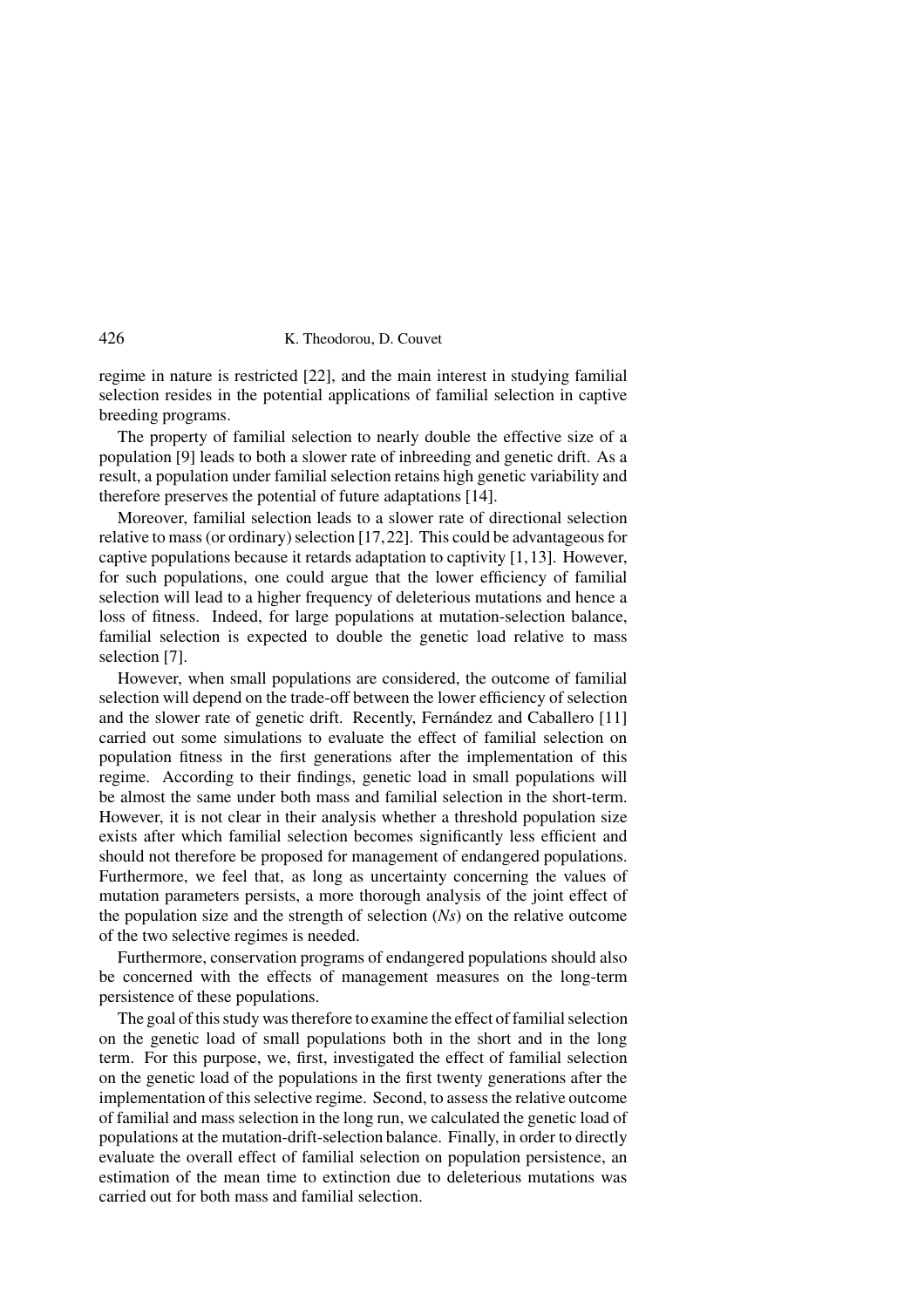## **2. MATERIALS AND METHODS**

We considered a two allele model per locus, *A* being the wild-type allele and *a* an unconditionally deleterious and partially recessive allele. We denote as *D*, *H* and *R* the frequency of the *AA*, *Aa* and *aa* genotypes. The relative fitness of the *AA*, *Aa* and *aa* genotypes are 1,  $1 - hs$ , and  $1 - s$  respectively, where *s* is the selection coefficient and *h* the dominance coefficient of the deleterious allele.

In order to study the effect of familial selection on the genetic load during the first generations a Markov-chain approach was used (from now on referred to as the transition matrix approach). Although the transition matrix approach is regarded as the most accurate mathematical method dealing with this problem [10,26], it presents some serious computational limitations in particular when population size increases. Diffusion approximations allow us to overcome these limitations, and they will be used to calculate the longterm genetic load (populations at mutation-drift-selection balance) and times to extinction.

For a full description of the transition matrix approach in the case of mass selection, the reader may refer to Ewens [10], Schoen *et al.* [31] and Theodorou and Couvet [32] among others. Here, we will only develop the case of familial selection.

#### **2.1. Genetic load at equilibrium**

To find the frequency distribution of the deleterious allele at equilibrium, we used the general formula [9]

$$
\phi(x) = \frac{C}{V_{\delta x}} \exp\left(2 \int \frac{M_{\delta x}}{V_{\delta x}} dx\right) \tag{1}
$$

where *x* is the frequency of the deleterious allele ( $0 \le x \le 1$ ),  $M_{\delta x}$  the mean rate of change in *x* per generation,  $V_{\delta x}$  the variance in  $\delta x$  due to random sampling of the gametes; in a population of effective size  $N_e$ :

$$
V_{\delta x} = \frac{x(1-x)}{2N_e};\tag{2}
$$

*C* is a constant which is adjusted so that

$$
\int_0^1 \phi(x) dx = 1.
$$
 (3)

The expected load per locus in the population is given by the integral

$$
L = \int_0^1 l(x)\phi(x)dx
$$
 (4)

where  $l(x)$  is the mean contribution to genetic load of a mutant of frequency *x*.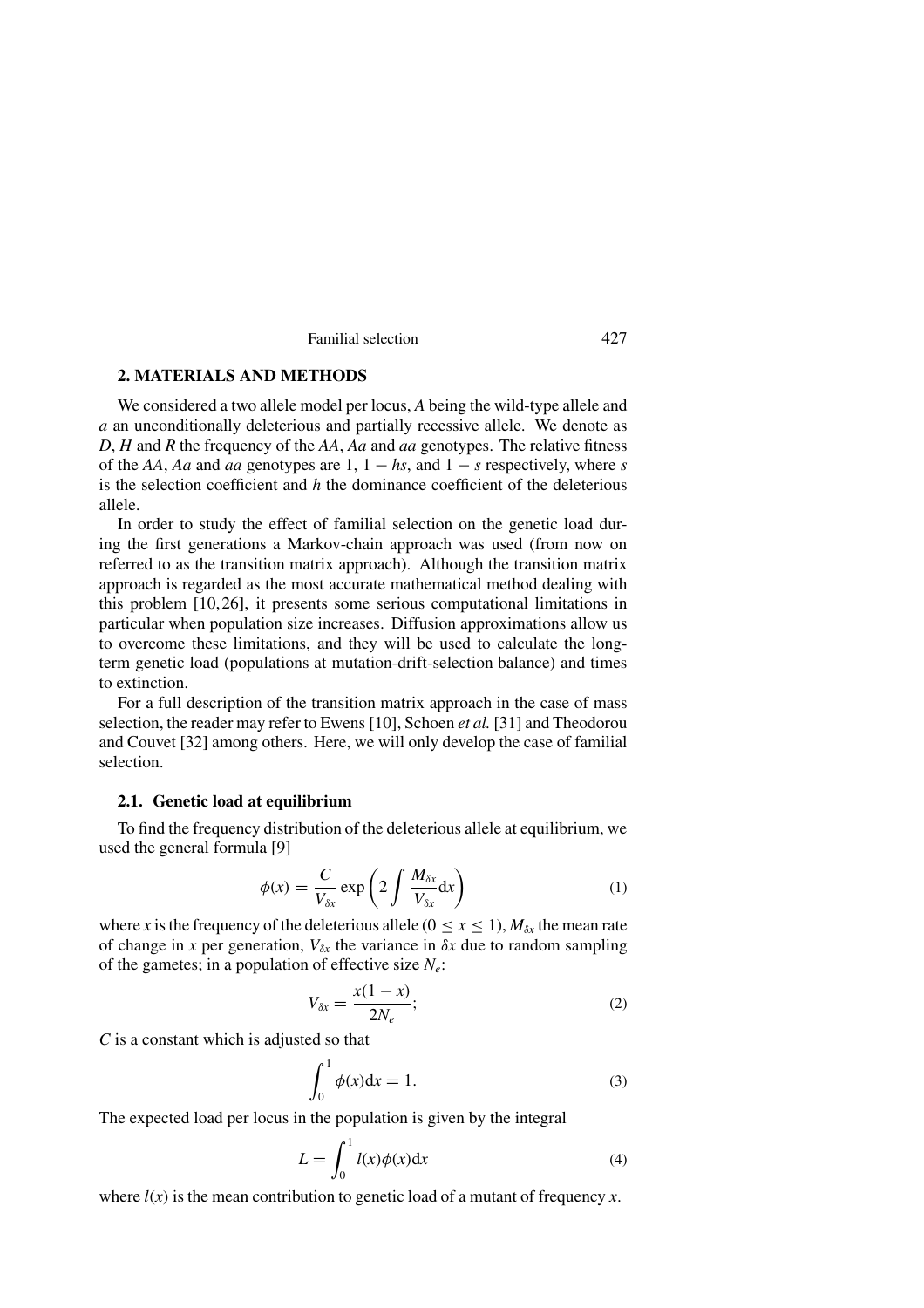Next, we derive the expressions of  $M_{\delta x}$ ,  $\phi(x)$  and  $l(x)$  for the case of mass and familial selection.

#### **2.1.1. Mass selection**

The mean change in allele frequency due to mass selection is

$$
M_{\delta x} = -sx(1-x)[h + (1-2h)x]
$$
 (5)

and the stationary distribution of the allele frequency ([9], p. 445)

$$
\phi(x) = C \exp[-2N_e s x (x + 2h(1 - x))] x^{4N_e u - 1} (1 - x)^{4N_e v - 1}
$$
(6)

where *u* is the mutation rate per locus per generation from the *A* to *a* allele, and *v* is the reverse mutation rate.

The mean contribution to genetic load of a mutant gene with frequency *x* is:

$$
l(x) = 2hsx(1 - x) + sx^2.
$$
 (7)

## **2.1.2. Familial selection**

King [22] gives some approximate relationships for the mean change of allele frequency per generation for some special classes of mutations. We extended his analysis for the general case of arbitrary dominance.

From Table I, the mean genotype frequencies after selection are:

$$
D' = D^2 + H \left[ \frac{2D}{2 - hs} + \frac{H}{4 - 2hs - s} \right];
$$
 (8a)

$$
H' = 2DR + 2(1 - hs)H\left[\frac{D}{2 - hs} + \frac{H}{4 - 2hs - s} + \frac{R}{2 - hs - s}\right];
$$
 (8b)

$$
R' = R2 + (1 - s)H \left[ \frac{H}{4 - 2hs - s} + \frac{2D}{2 - hs - s} \right].
$$
 (8c)

The corresponding allele frequency is  $q' = R' + H'/2$ .

Making the approximation,  $H \approx 2x(1-x)$ , and after some rearrangements, the mean change in allele frequency due to selection,  $M_{\delta x} = q' - q$ , becomes:

$$
M_{\delta x} \approx -sx(1-x)[a+2(bx+cx^2)]\tag{9}
$$

where

$$
a = \frac{h}{2 - hs};\tag{9a}
$$

$$
b = \frac{1}{4 - 2hs - s} - \frac{h}{2 - hs};
$$
\n(9b)

$$
c = \frac{1}{s(2 - hs)} - \frac{1}{4 - 2hs - s} - \frac{1 - s}{s(2 - hs - s)}.
$$
 (9c)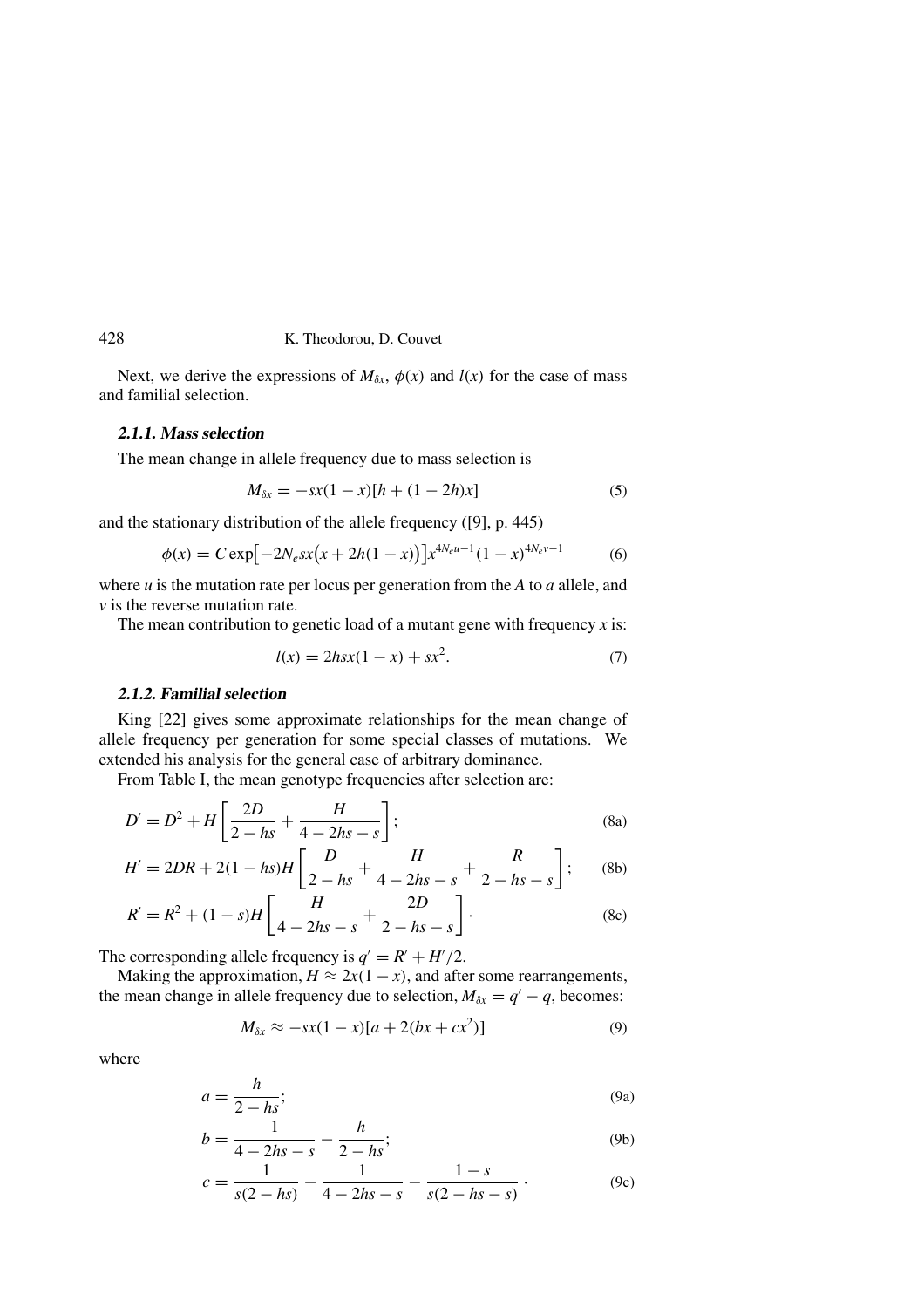| Genotype<br>of parents | Frequency<br>of crosses | Frequency of offspring within each family |                                    |                                  |  |
|------------------------|-------------------------|-------------------------------------------|------------------------------------|----------------------------------|--|
|                        |                         | AA                                        | Aa                                 | Aa                               |  |
| $AA \times AA$         | $D^2$                   | $f_{11} = 1$                              | $f_{12}=0$                         | $f_{13}=0$                       |  |
| $AA \times Aa$         | 2DH                     | $f_{21} = 1/(2 - hs)$                     | $f_{22} = (1 - hs)/(2 - hs)$       | $f_{23}=0$                       |  |
| $AA \times aa$         | 2DR                     | $f_{31}=0$                                | $f_{32} = 1$                       | $f_{33}=0$                       |  |
| $Aa \times Aa$         | $H^2$                   | $f_{41} = 1/(4 - 2hs - s)$                | $f_{42} = (2 - 2hs)/(4 - 2hs - s)$ | $f_{43} = (1 - s)/(4 - 2hs - s)$ |  |
| $Aa \times aa$         | 2HR                     | $f_{51} = 0$                              | $f_{52} = (1 - hs)/(2 - hs - s)$   | $f_{53} = (1 - s)/(2 - hs - s)$  |  |
| $aa \times aa$         | $R^2$                   | $f_{61} = 0$                              | $f_{62}=0$                         | $f_{63} = 1$                     |  |

| Table I. Genotypes surviving with familial selection. |  |  |
|-------------------------------------------------------|--|--|
|                                                       |  |  |

Familial selection

Familial selection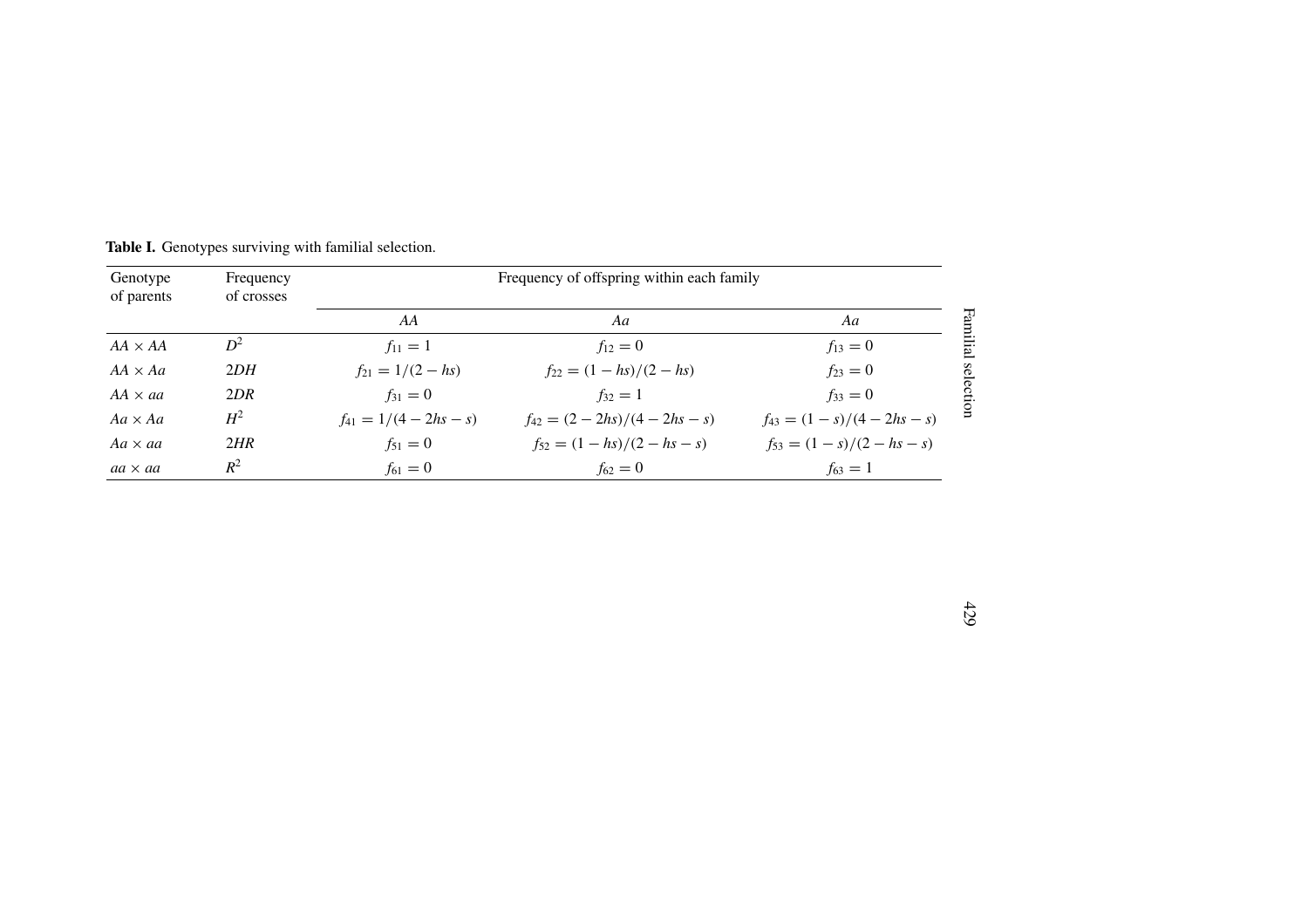Hence, from equations  $(1)$ ,  $(2)$  and  $(9)$ , the stationary distribution of the allele frequency is:

$$
\phi(x) = \exp\left[-4N_e s \left(ax + bx^2 + c\frac{x^3}{3}\right)\right] x^{4N_e u - 1} (1 - x)^{4N_e v - 1}
$$
(10)

with  $N_e = 2N - 1$ . Notice that for the values of *s* used in this study the term  $cx^3/3 \ll bx^2$  and can be neglected.

The mean contribution to the genetic load of a mutant with frequency *x* can be calculated by equation (7).

## **2.2. Mean time to extinction**

An estimation of the mean time to extinction due to deleterious mutations can be derived by means of diffusion approximations.

As noted by Lynch *et al.* [25,26], the process of mutation accumulation in a population, which initially consists of mutation-free individuals, can be divided into three phases. During phase 1, mutations accumulate until a balance between mutation, drift and selection arises. This balance marks the beginning of phase 2 during which segregating mutations reach a steady state and fixations occur at a constant rate. Although mean fitness declines, we assume that population size remains constant and equal to the carrying capacity of the environment, *K*. Finally, in phase 3, the accumulation of deleterious mutations causes populations to decline in size until ultimate extinction occurs.

To estimate the length of phase 1, we followed the analysis of Ohta and Kimura [20] and Caballero and Hill [4] whereas the length of phase 2 and 3 was calculated as in Lynch *et al.* [26].

## **2.3. Mutational models**

The rate of the accumulation of deleterious mutations in a population would depend jointly on the mutation rate, the selection coefficient and the level of dominance of deleterious alleles. Although most of these parameters are not adequately known, several studies concerning *Drosophila melanogaster* suggest that the majority of mutations are slightly deleterious ( $\bar{s} = 0.01 - 0.03$ ) with mutation rates per diploid genome of  $U = 1$  and a mean dominance coefficient of  $h = 0.2 - 0.4$  (see review in [28]). However, the validity of these estimated values has recently been questioned; new experimental studies on *Drosophila melanogaster* and other organisms suggest that the mutation rates are lower and the average effect in fitness higher than that previously predicted [2,5,19].

In this study, we investigated two sets of parameters for deleterious mutations (Tab. II). The mutant effects are assumed to follow a gamma distribution,

$$
g(s) = (\beta/\bar{s})^{\beta} s^{b-1} e^{-s\beta/\bar{s}} / \Gamma(\beta)
$$
\n(11)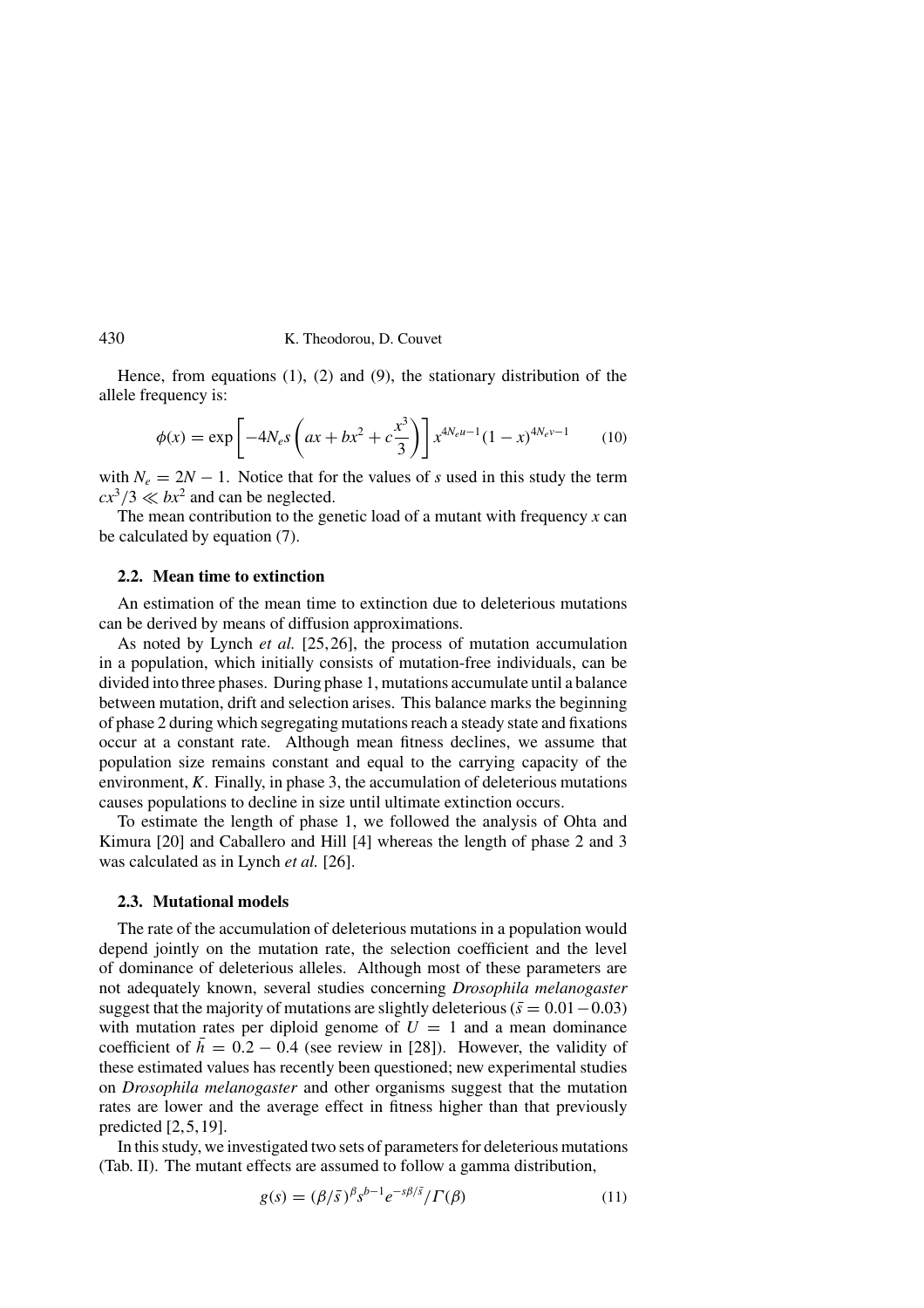| Model I  | 0.02          | 0.35 |  |
|----------|---------------|------|--|
| Model II | $9.2^{\circ}$ | 0.2  |  |

**Table II.** Sets of parameters for deleterious mutations.

with shape parameters  $\beta = 1$  (exponential distribution) and  $\beta = 2$  for each model respectively, in accordance to the analysis of Keightley [18], García-Dorado and Caballero [15] and García-Dorado *et al.* [16].

To examine the outcome of mutations with various effects, we proceeded as in Wang *et al.* [33]. One mutant with a given selection coefficient, *s*, was sampled from the distribution defined by equation (11). The genetic load, or mean time to extinction, was then calculated for this mutant under mass and familial selection. This process is repeated for a large number of deleterious mutants  $(10<sup>4</sup>)$  in order to ensure the convergence of our results. The geometric mean was used to calculate the final output of the expected genetic load (mean time to extinction).

#### **3. RESULTS**

## **3.1. Genetic load in the short term**

We first investigated how parameters such as population size, selection and dominance coefficients influence the short-term performances of familial and mass selection.

Whether the effect of familial selection on population fitness is beneficial depends highly on the strength of selection (Fig. 1). For slightly deleterious alleles, familial selection reduced the rate of fitness loss. The reason is that selection was ineffective against these mutants in both cases, and the accumulation of deleterious mutations was governed by the action of genetic drift. Thus, populations under familial selection will show higher fitness due to enhanced effective size that this type of selection implies. Conversely, mass selection was more effective when selection was strong. As long as mutants were not highly recessive, the effect of selection overcame the effect of genetic drift, and therefore our results approached the deterministic expectation under which genetic load is halved with mass selection [7,22].

The relative increase in fitness with familial selection is a decreasing function of the dominance of deleterious alleles (Fig. 1). Familial selection enhanced the effective size of populations. Consequently, the rate of inbreeding was lower and higher levels of heterozygosity were conserved within populations. Hence, highly recessive alleles were masked in the heterozygous form and fitness was higher relative to mass selection. Conversely, for co-dominant alleles, familial selection lowered population fitness for all values of *s*.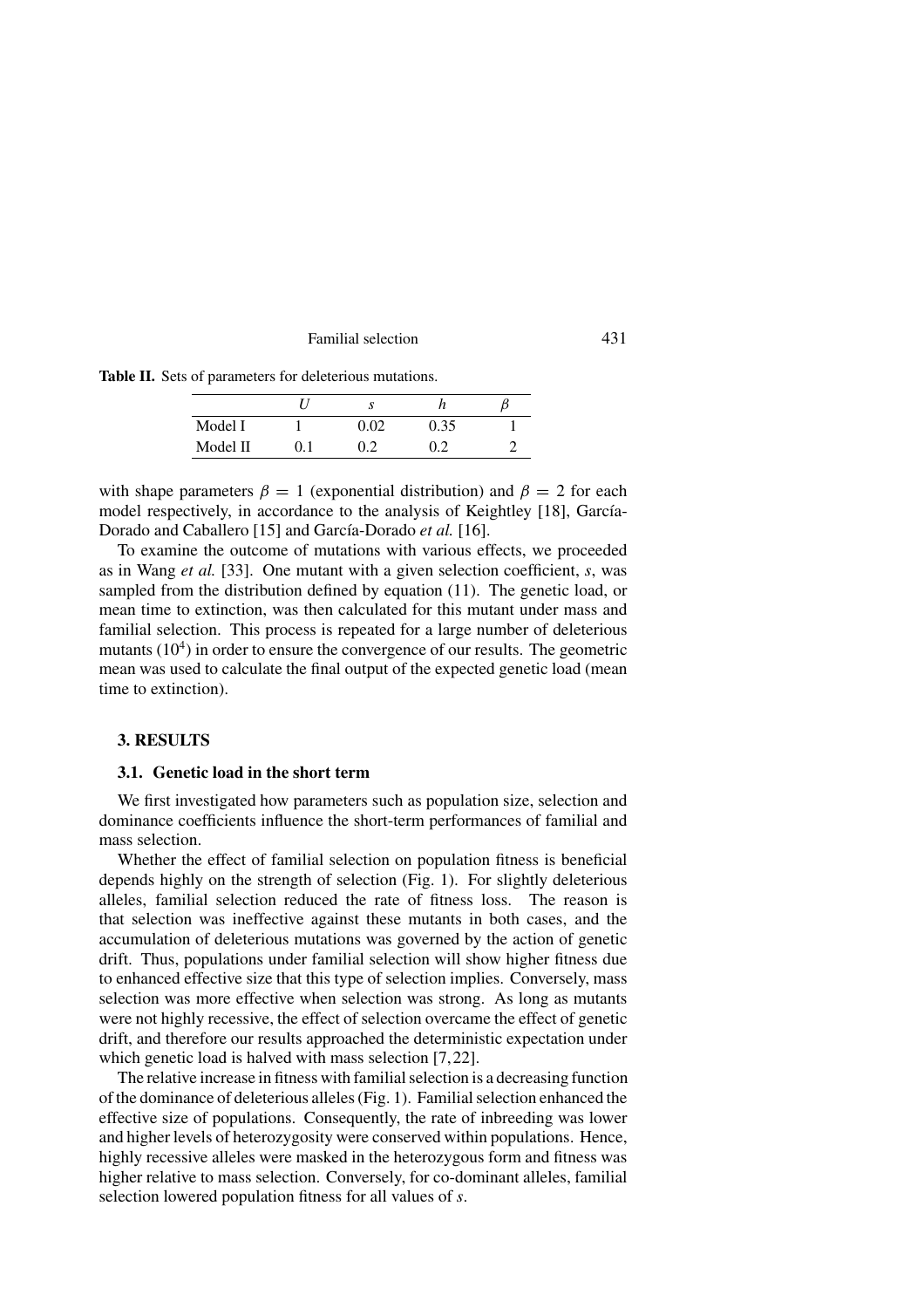

**Figure 1.** The influence of the dominance coefficient (*h*) and strength of selection (*Ns*) of deleterious mutations on the genetic load with mass and familial selection (i) at generation 20 (solid line); (ii) at equilibrium (dashed line). The curves correspond to combinations of *h* and *s* for which fitness is equal for both regimes. In the region below the curves, fitness is higher with familial selection, while in the region above the curves fitness is higher with mass selection. Population size is set to  $N = 10$ , the mutation rate per locus per generation towards the deleterious allele is  $u = 10^{-5}$  $(U = 1)$  and the rate of reverse mutations  $v = 10^{-6}$ .

We also examined the relationship between genetic load and population size for the two different models proposed by the empirical observations (see section 2).

The results from Model I show that familial selection significantly increased the fitness of small populations  $(N < 30)$ , *e.g.* for a population of 10 individuals, an 8% increase in fitness with familial selection was observed at the 20th generation (Fig. 2). However, for higher population sizes, mass selection performed better although the differences remained low for populations of up to 50 individuals.

Conversely, when more detrimental mutations of lower mutation rates were considered (Model II), familial selection resulted in a 3% decrease in fitness for almost all population sizes (Fig. 2). Notice, however, that with this model the reduction in fitness relative to an infinite population was in any case slight; relative fitnesses with familial selection were always higher than 0.95. If it is revealed that this model better describes the mutational process, previous models would have overestimated the importance of the mutation accumulation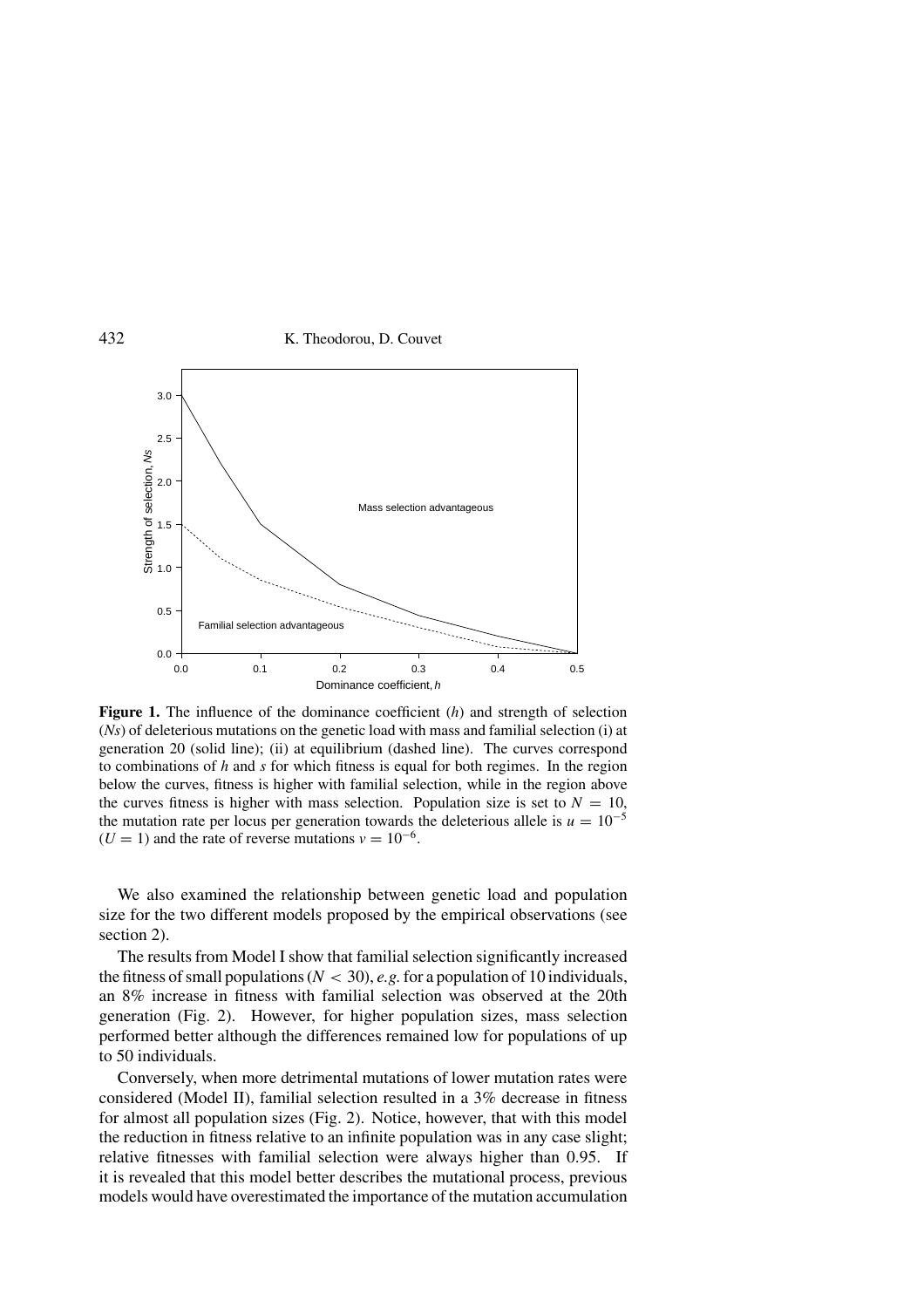

**Figure 2.** The mean fitness at generation 20 with mass and familial selection in relation to population size for two different sets of mutation parameters (see Tab. II). The fitness values are scaled by the fitness expected in an effectively infinite population at mutation-selection balance.

on the persistence of a small population, *e.g.* Lynch *et al.* [26,27]. However, in all the experiments that suggest these mutation parameters, the existence of an undetected class of very slightly deleterious alleles, which could alter the predicted distribution of selection coefficients and mutation rates, cannot be ruled out [2,19].

## **3.2. Testing diffusion approximations**

In terms of genetic load at equilibrium, diffusion approximations and the transition matrix approach gave almost identical results when  $N_s < 1$ , the deviation of diffusion approximations being less than 1% (Tab. III). For higher deleterious effects, the diffusion approach overestimated genetic load. However, even for such mutants the relative differences between mass and familial selection were independent of the method used.

Moreover, the mean times to extinction predicted by diffusion approximations and the transition matrix approach were identical as long as the reproductive rates were not too low,  $R > 20$  (results not shown). For lower reproductive rates, the assumption of constant population size during phase 2 does not hold [26] and the estimation of the mean time to extinction with diffusion approximations is invalidated.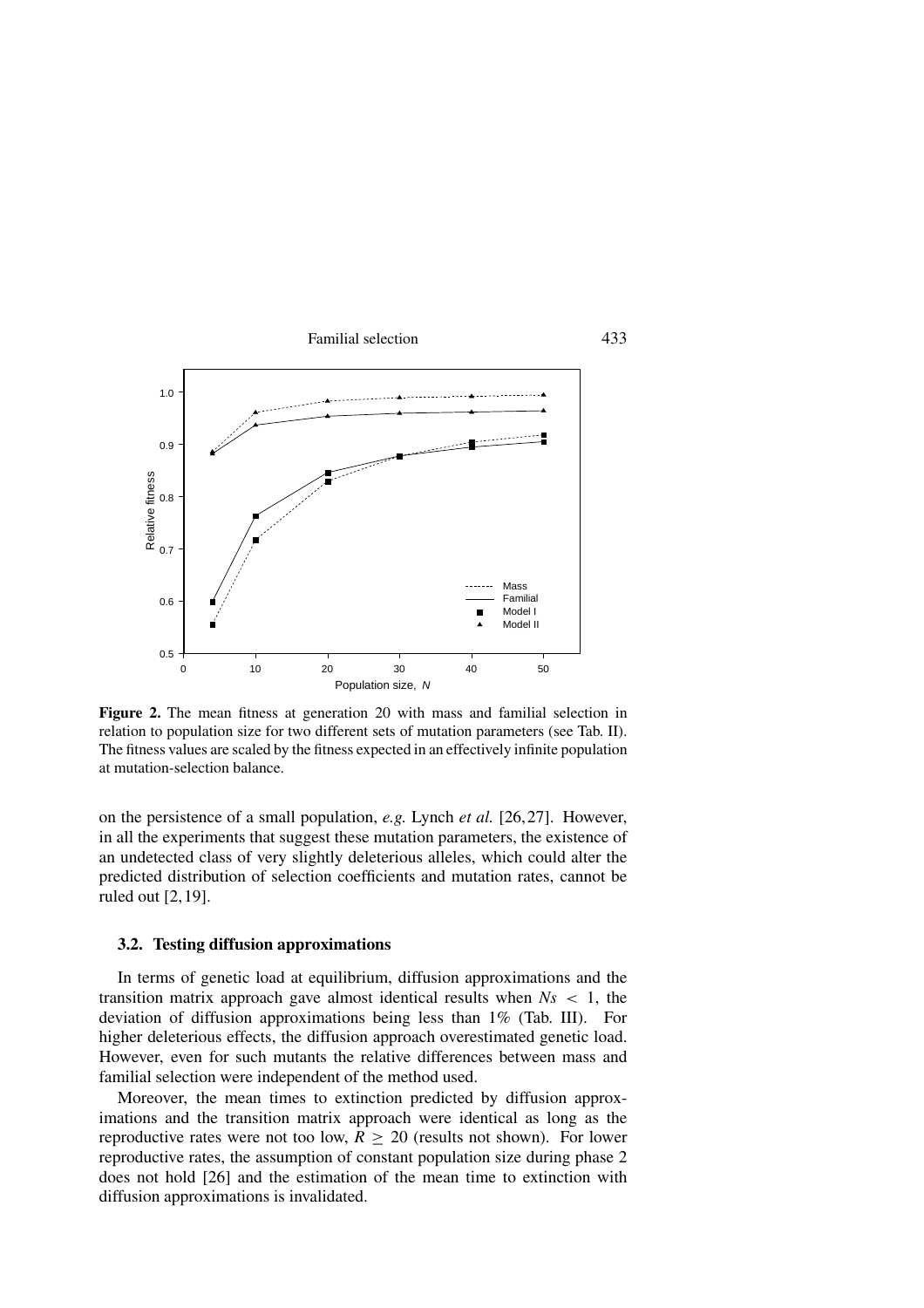**Table III.** Genetic load per locus calculated by means of transition matrix approach and diffusion approximations for familial and mass selection. The population size is set to  $N = 50$ .

|                |                | Mass Load $(\times 10^{-3})$ |           |        | Familial Load $(\times 10^{-3})$ |  |
|----------------|----------------|------------------------------|-----------|--------|----------------------------------|--|
| N <sub>S</sub> | h              | Matrix                       | Diffusion | Matrix | Diffusion                        |  |
| 0.2            | 0              | 3.4817                       | 3.4801    | 3.4805 | 3.481                            |  |
|                | 0.5            | 3.4820                       | 3.4811    | 3.4825 | 3.4831                           |  |
| 0.5            | $\overline{0}$ | 7.8690                       | 7.8616    | 7.8681 | 7.8730                           |  |
|                | 0.5            | 7.8638                       | 7.8658    | 7.8757 | 7.8814                           |  |
| $\,1\,$        | $\overline{0}$ | 11.507                       | 11.504    | 11.510 | 11.555                           |  |
|                | 0.5            | 11.513                       | 11.518    | 11.529 | 11.583                           |  |
| 1.5            | $\overline{0}$ | 9.8936                       | 9.9832    | 9.9120 | 10.0449                          |  |
|                | 0.5            | 9.8970                       | 10.0001   | 9.9292 | 10.0880                          |  |
| $\overline{2}$ | $\overline{0}$ | 6.0191                       | 6.2106    | 6.0462 | 6.2286                           |  |
|                | 0.5            | 6.0129                       | 6.2312    | 6.0507 | 6.2694                           |  |
| 3              | $\overline{0}$ | 1.3137                       | 1.3941    | 1.3382 | 1.4450                           |  |
|                | 0.5            | 1.3104                       | 1.4474    | 1.3408 | 1.4683                           |  |
| $\overline{4}$ | $\overline{0}$ | 0.2261                       | 0.2544    | 0.2427 | 0.2780                           |  |
|                | 0.5            | 0.2316                       | 0.2748    | 0.2536 | 0.2941                           |  |
| 5              | $\overline{0}$ | 0.0436                       | 0.0512    | 0.0568 | 0.0670                           |  |
|                | 0.5            | 0.0520                       | 0.0622    | 0.0715 | 0.0833                           |  |
| 10             | $\overline{0}$ | 0.0101                       | 0.0115    | 0.0196 | 0.0240                           |  |
|                | 0.5            | 0.0185                       | 0.0211    | 0.0346 | 0.0394                           |  |

Overall, the influence of the approach on our results was minor and we will thereafter show results obtained only with diffusion approximations.

#### **3.3. Genetic load at equilibrium**

We first noticed that the range of selection and dominance coefficients for which familial selection showed lower genetic load at equilibrium relative to mass selection was decreased compared to the case of the short-term load (Fig. 1). This was because familial selection slowed the rate of mutation accumulation but did not effectively change the probability of the ultimate fixation of these mutants.

The differences in genetic load at equilibrium between mass and familial selection were therefore minor for small populations and/or slightly deleterious mutations (Tab. III and Fig. 3). For these cases, deleterious mutations will actually accumulate to high frequencies and genetic load is substantial for both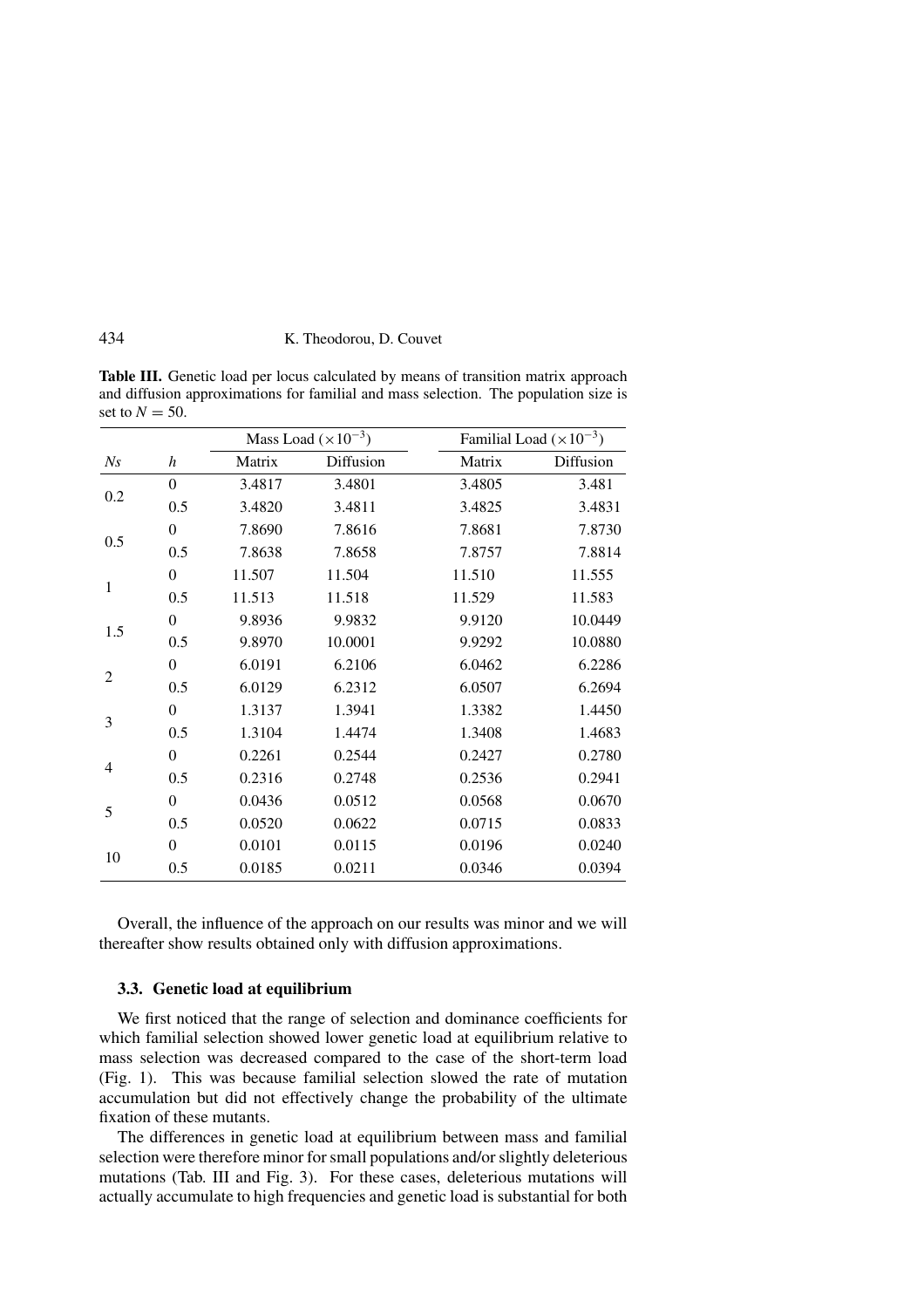

**Figure 3.** The genetic load per locus at equilibrium with mass and familial selection in relation to population size for two different sets of mutation parameters (see Tab. II). The mutation rate per locus per generation towards the deleterious allele is  $u = 10^{-5}$ for the Model I and  $u = 10^{-6}$  for Model II; the rate of reverse mutations is  $v = 0.1u$ .

selective regimes (see also [21]). It was only after a threshold of  $N_s \sim 5$  that the higher effectiveness of mass selection reduces genetic load to lower levels relative to familial selection.

In accordance with the results concerning the short-term fitness, when the mutation set corresponded to model II, genetic load was substantially lowered even for small population sizes ( $N \sim 50$ ). Differences between the two selective regimes were therefore of minor importance.

## **3.4. Mean time to extinction**

For both mass and familial selection, the mean time to extinction was minimized for intermediate values of  $Ns$  ( $Ns \sim 1$ , Fig. 4). This was because highly deleterious mutations are kept in low frequencies by selection, whereas nearly neutral alleles accumulate but have lesser effects on fitness [23,24].

For values of *Ns* for which time to extinction was low, the effect of familial selection was low but increased with *Ns*. It had a minor effect for slightly deleterious mutations, while it significantly decreased the mean time to extinction for higher values of *Ns e.g.* for  $N_s = 2$  and  $R = 20$ , the average numbers of generations until extinction were 465 and 348 for mass and familial selection respectively, which represents a reduction of 25%.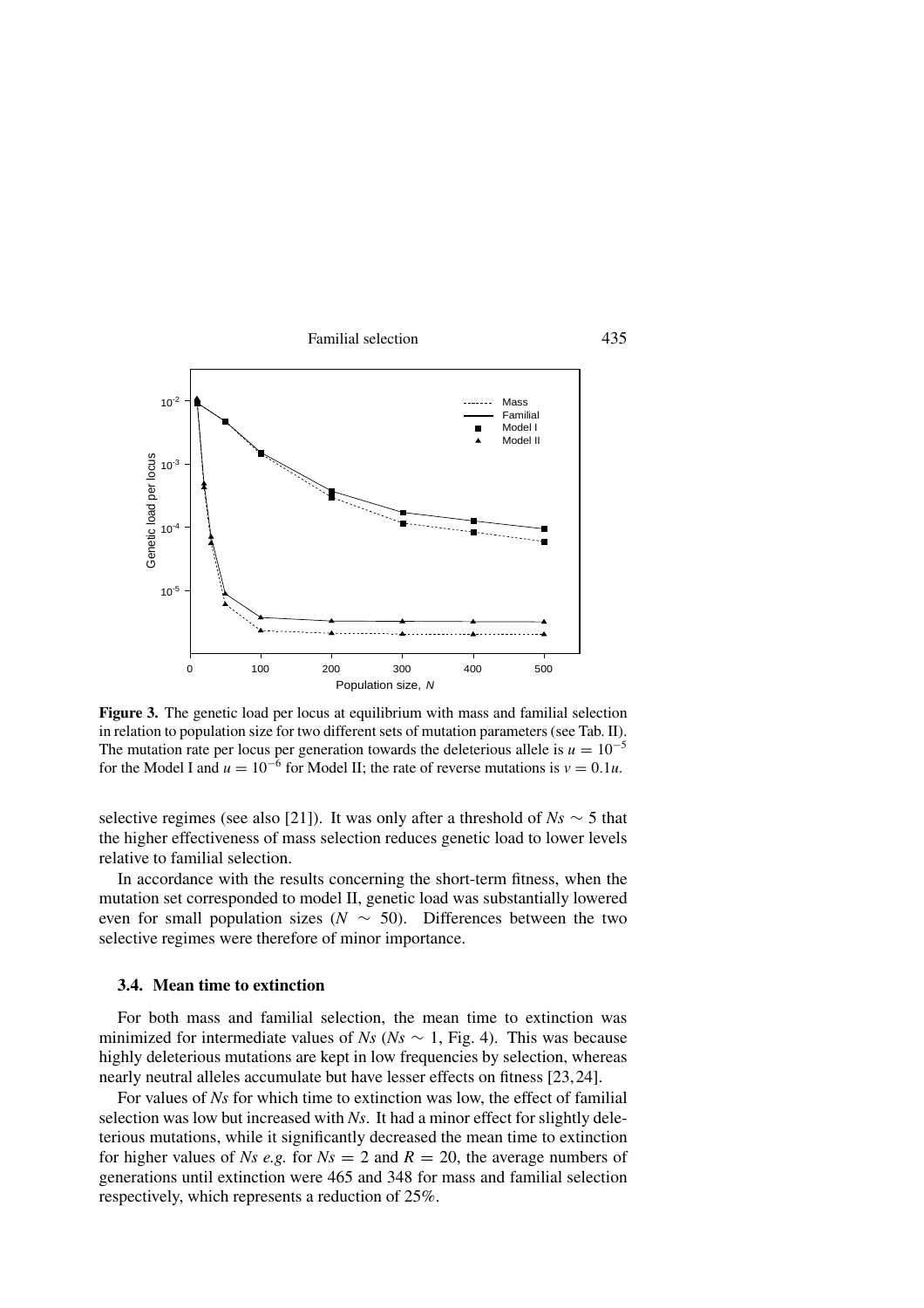

**Figure 4.** Mean time to extinction with mass and familial selection in relation to the strength of selection (*Ns*). The population size is set to  $N = 20$ , the net reproductive rate to  $R = 20$ , the total mutation rate per genome to  $U = 1$  and the dominance coefficient to  $h = 0.35$ .



**Figure 5.** Mean time to extinction with mass and familial selection in relation to population size and the net reproductive rate. The initial size of populations coincides with the carrying capacity. The set of mutation parameters corresponds to Model I (see Tab. II).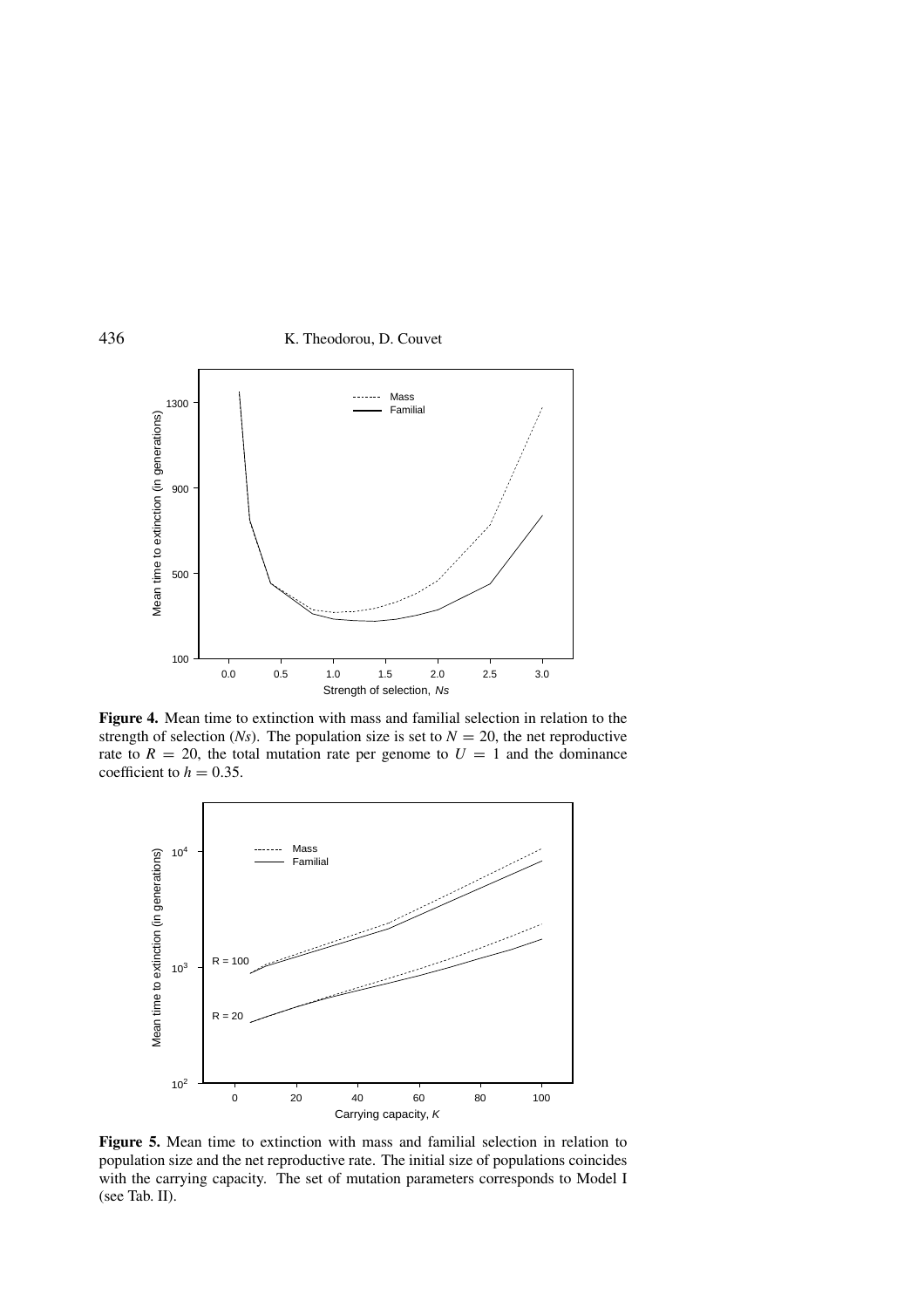Figure 5 shows the relationship between population size and mean time to extinction. We show results corresponding only to the mutation set of Model I. The mean time to extinction predicted by Model II is several orders higher than that by Model I and should not concern conservation programs. If we take for instance  $N = 10$ ,  $R = 20$ , the mean time to extinction for both selective regimes was of the order of  $10^4$  generations.

Our findings suggest that familial selection would not have any negative effect on the persistence of small populations ( $N \leq 50$ ). However, for larger populations, familial selection results in a decrease in mean time to extinction.

In our analysis, we considered a relatively large net reproductive rate  $(R = 20 - 100)$ . This was because for lower values of the net reproductive rate, diffusion approximations are inaccurate (see also [26]). With lower reproductive rates, mean time to extinction will be substantially decreased. We expected, however, that our main conclusion, *i.e.* times to extinction are similar under both familial and mass selection for  $N \leq 50$ , would hold. Evidence supporting this statement comes from the work of Fernández and Caballero [11] according to which the differences in fitness between mass and familial selection decrease for low reproductive rates  $(R = 5)$ .

#### **4. DISCUSSION**

The goal of this study was to examine the effect of familial selection on population viability (i) in the first generations after implementation of this selective regime and (ii) in the long term. The outcome of familial selection was compared with that of a random mating population under mass selection.

#### **4.1. Short-term viability**

Familial selection doubled the effective size of populations and therefore decreased the rate of inbreeding. This was reflected by a larger number of heterozygous loci and a smaller number of homozygous loci in a population under familial selection (results not shown). Hence, in small populations – where selection is ineffective against mildly deleterious mutations – highly recessive alleles were masked in the heterozygous form and fitness was higher relative to the case of mass selection.

Conversely, for higher population sizes and/or strongly detrimental mutants, the frequency of mutant genes was mainly determined by selection. A population under mass selection will have a greater opportunity to purge these mutants due to a more effective selection and will exhibit therefore higher fitness in relation to familial selection.

In conclusion, familial selection is expected to decrease the rate of fitness loss of small populations ( $N \leq 30$ ) when slightly deleterious alleles of high mutation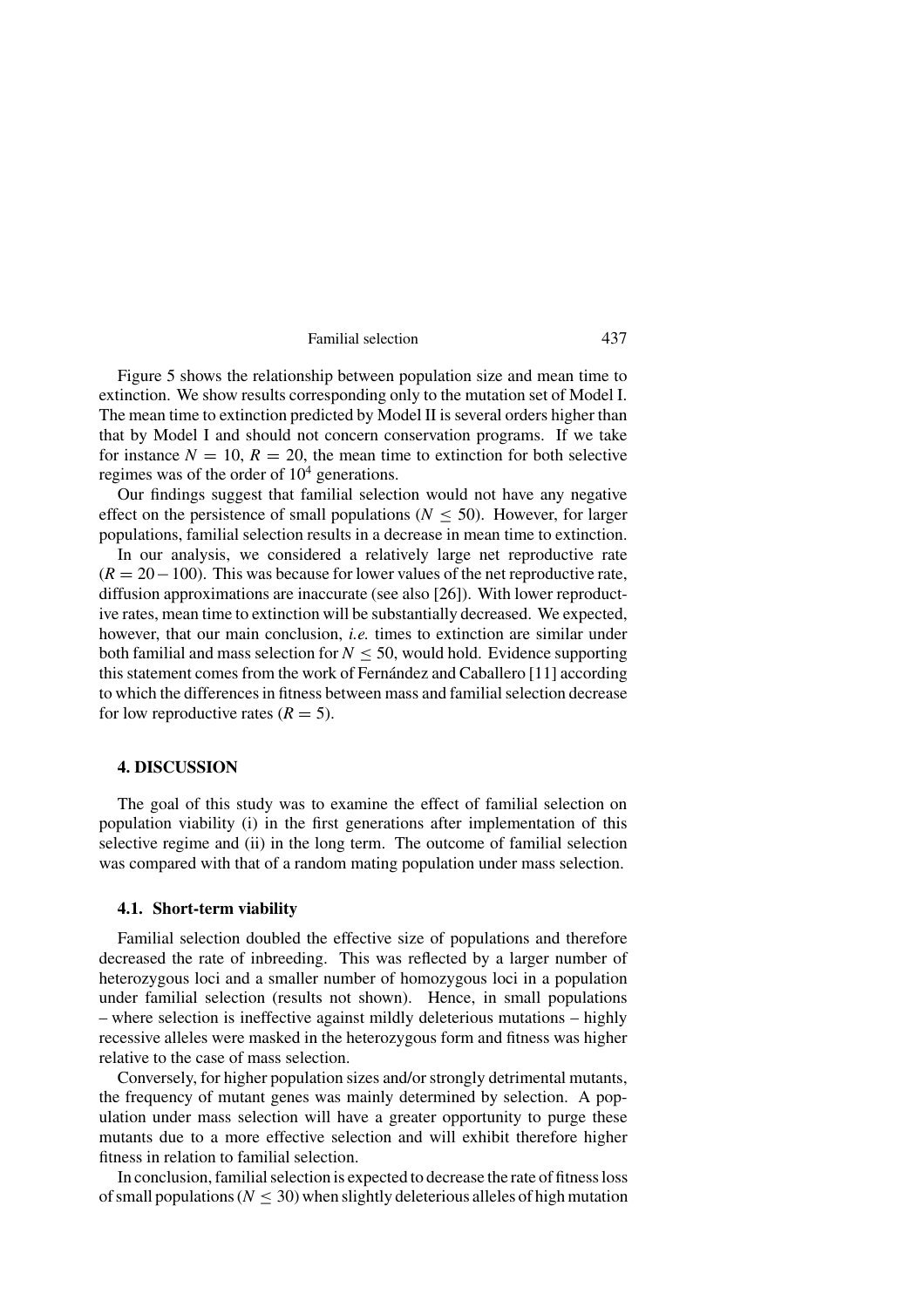rates are assumed (Model I), while the slight decrease of fitness relative to mass selection with a mutation set of more detrimental genes (Model II) is not of any concern in conservation management.

These findings were, in general, consistent with experimental findings, which suggest that familial selection would have a positive effect on the viability of small populations  $(N = 8)$  [3]. A recent experimental study has suggested that familial selection has no significant effect on fitness for intermediate population sizes [13]. However, the authors compared familial and mass selection for the same effective size (25 and 50 couples for familial and mass selection respectively). It is therefore unclear what would be the net effect of familial selection on the viability of a given population. Finally, Shabalina *et al.* [30], found that familial selection decreases substantially the fitness of large populations  $(N_e = 400)$ .

The equalization of family sizes could also be combined with more sophisticated management methods that include the choice of the couples to be formed according to a given rule, *e.g.* the minimum coancestry method [12]. However, a comparison of our results with those of Fernández and Caballero [12] showed that such methods lead in most cases to an only slight improvement of population fitness with regards to familial selection. In any case, the general guideline of our study holds: conservation efforts should focus on measures that increase the effective size of the population, since such methods enhance both the genetic variability and population fitness. From this view-point, circular mating – for which the rate of loss of heterozygosity is of the order of  $1/N^2$  – might be interesting to consider, although linkage between loci, associated to consanguineous matings, might impair the advantage expected when the single locus case is considered.

#### **4.2. Long-term viability**

To evaluate the long-term consequences of familial selection two different approaches were used. Using the single locus theory, we first calculated the effect of familial selection on the genetic load of populations at a mutationdrift-selection balance. Moreover, we estimated the mean time to extinction due to deleterious mutations for mass and familial selection.

In terms of genetic load per locus, familial selection was slightly advantageous for a narrow range of values of mutation parameters, *i.e.* for slightly deleterious and highly recessive alleles. However, for most of the values of dominance and selection coefficients, genetic load was almost identical with both familial and mass selection. Mass selection showed lower genetic load only for strongly deleterious mutants and/or large populations.

In terms of mean time to extinction, familial selection should not have any negative effect on small populations and/or slightly deleterious alleles (*Ns* ≤ 1).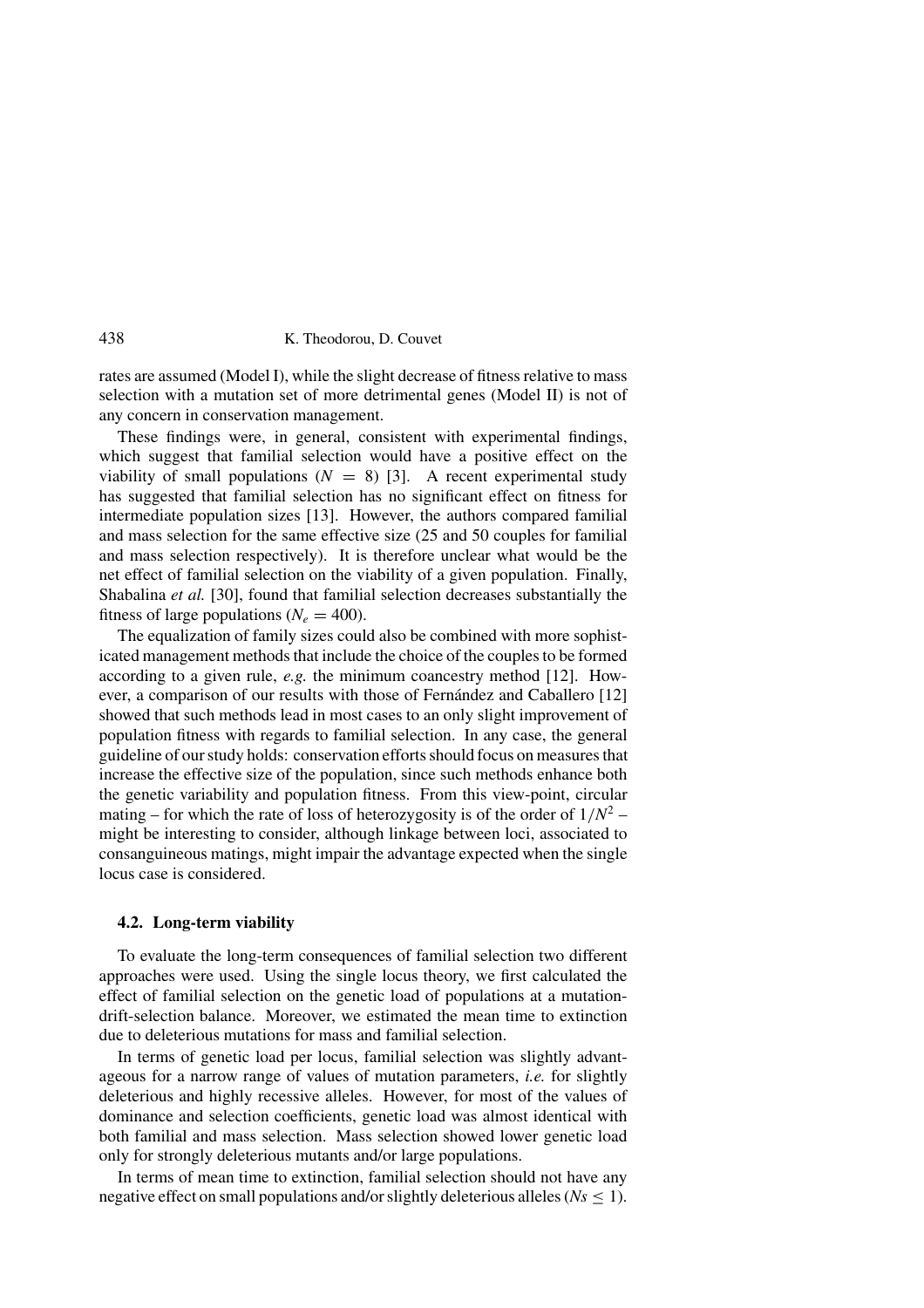Our model predicted that the mean time to extinction should be identical for both mass and familial selection for populations of 50 individuals. Conversely, for higher population sizes, a decrease in mean time to extinction was observed with familial selection. For instance, for populations of 100 individuals and exponentially distributed mutation effects, familial selection resulted in a 20% reduction in mean time to extinction relative to mass selection. It is noteworthy that the reduction of the mean time to extinction with familial selection was due to genetic load caused by mutations that segregate in intermediate frequencies and not to a higher probability of fixation, which was identical for both selective regimes.

However, there are some factors that could modify the relative outcome of mass and familial selection.

The analysis concerning mean time to extinction considered multiplicative fitness across loci. If synergistic interactions are allowed, both genetic load and differences in population viability between mass and familial selection are expected to decrease [7].

On the contrary, if higher selection coefficients are considered, familial selection will be more disadvantageous. If, for instance an average selective effect of 5% is assumed, for a population of  $N = 50$ , a 30% decrease in mean time to extinction with familial relative to mass selection is expected. However, there is a narrow range of values of selection coefficient for which this advantage is of practical importance. For highly detrimental mutants ( $N_s$  > 2), the time to extinction is several orders higher than for slightly deleterious alleles and would not be a matter of concern for conservation programs.

Overall, when endangered populations of small sizes are concerned, familial selection has two beneficial consequences: (1) it maintains high levels of genetic variability, which is important for future adaptations; and (2) it may be advantageous on the short-term viability of small populations without affecting the overall persistence time. It could, therefore, be a good candidate for use in the genetic management of such populations.

#### **REFERENCES**

- [1] Allendorf F.W., Delay of adaptation to captive breeding by equalizing family size, Conserv. Biol. 7 (1993) 416–419.
- [2] Bataillon T.M., Estimation of spontaneous genome-wide mutation rate parameters: whither beneficial mutations?, Heredity 84 (2000) 497–501.
- [3] Borlase S.C., Loebel D.A., Frankham R., Nurthen R.K., Modeling problems in conservation genetics using captive *Drosophila* populations: consequences of equalization of family sizes, Conserv. Biol. 7 (1993) 122–131.
- [4] Caballero A., Hill W.G., Effects of partial inbreeding on fixation rates and variation of mutant genes, Genetics 131 (1992) 493–507.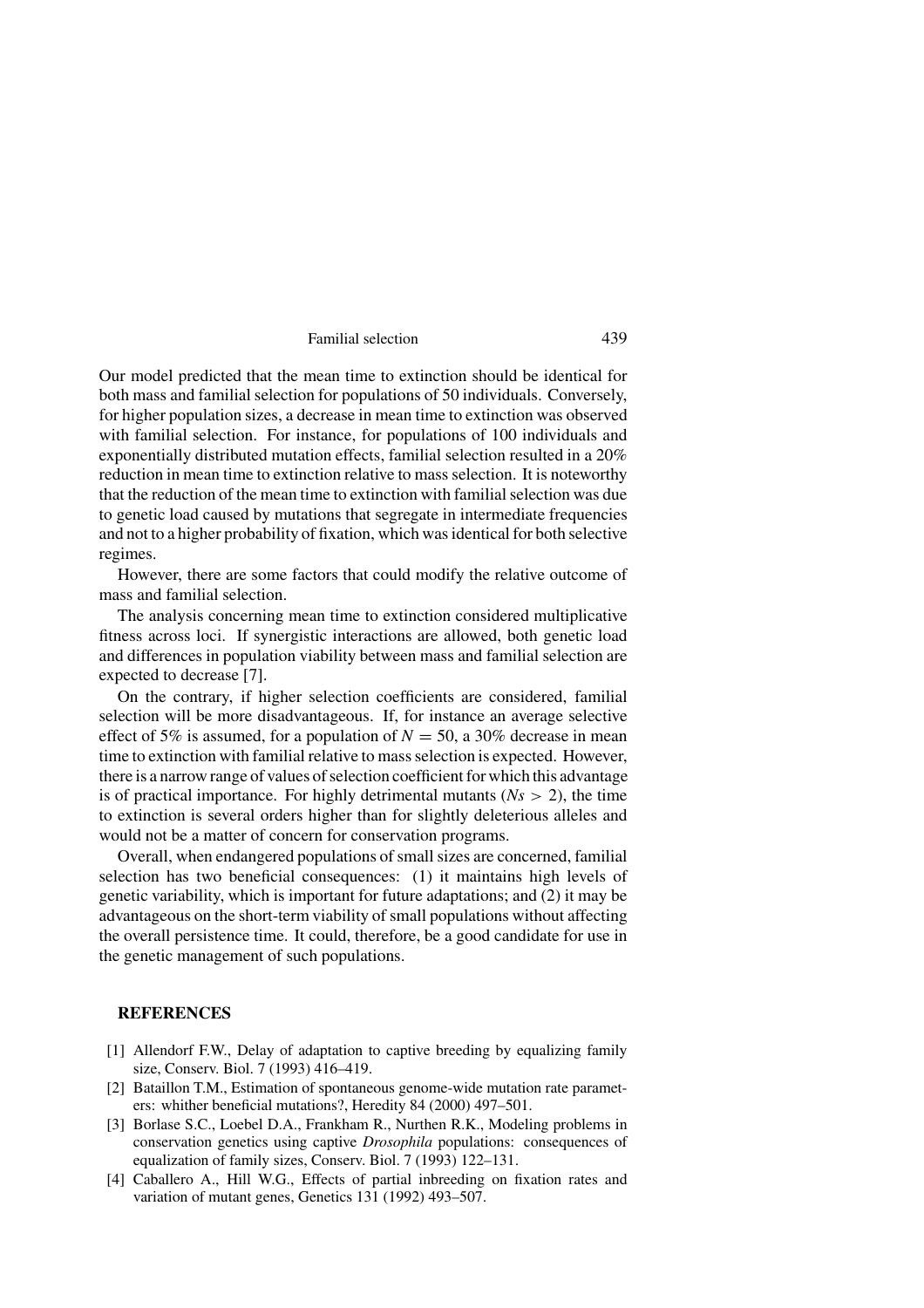- [5] Caballero A., Cusi E., García C., García-Dorado A., Accumulation of deleterious mutations: additional *Drosophila melanogaster* estimates and a simulation of the effects of selection, Evolution 56 (2002) 1150–1159.
- [6] Couvet D., Deleterious effects of restricted gene flow in fragmented populations, Conserv. Biol. 16 (2002) 369–376.
- [7] Couvet D., Ronfort J., Mutation load depending on variance in reproductive success and mating system, in: Loeschke V., Tomiuk J., Jain S.K. (Eds.), Conservation Genetics, Birkhäuser, Basel, 1994, pp. 55–68.
- [8] Couvet D., Ronfort J., Relationship between inbreeding depression and selfing: the case of intrafamily selection, Heredity 76 (1996) 561–568.
- [9] Crow J.F., Kimura M., An introduction to population genetics theory, 1st edn., Alpha editions, Minneapolis, 1970.
- [10] Ewens W.J., Mathematical population genetics, 1st edn., Springer, New York, 1979.
- [11] Fernández J., Caballero A., Accumulation of deleterious mutations and equalization of parental contributions in the conservation of genetic resources, Heredity 86 (2001) 480–488.
- [12] Fernández J., Caballero A., A comparison of management strategies with regard to population fitness, Cons. Gen. 2 (2001) 121–131.
- [13] Frankham R., Manning H., Margan S.H., Briscoe D.A., Does equalization of family sizes reduce genetic adaptation to captivity?, Anim. Conserv. 4 (2000) 357–363.
- [14] Franklin I.R., Evolutionary changes in small populations, in: Soulé M.E., Wilcox B.A. (Eds.), Conservation biology: an evolutionary-ecological perspective, Sinauer, Sunderland, 1980, pp. 135–149.
- [15] García-Dorado A., Caballero A., On the average coefficient of dominance of deleterious spontaneous mutations, Genetics 155 (2000) 1991–2001.
- [16] García-Dorado A., López-Fanjul C., Caballero A., Properties of spontaneous mutations affecting quantitative traits, Genet. Res. 74 (1999) 341–350.
- [17] Haldane J.B.S., A mathematical theory of natural and artificial selection, Trans. Cambridge. Phil. Soc. 23 (1924) 19–41.
- [18] Keightley P.D., The distribution of mutation effects on viability in *Drosophila melanogaster*, Genetics 138 (1994) 1315–1322.
- [19] Keightley P.D., Eyre-Walker A., Terumi Mukai and the riddle of deleterious mutation rates, Genetics 153 (1999) 515–523.
- [20] Kimura M., Ohta T., The average number of generations until fixation of a mutant gene in a finite population, Genetics 61 (1969) 763–771.
- [21] Kimura M., Maruyama T., Crow J.F., The mutation load in small populations, Genetics 48 (1963) 1303–1312.
- [22] King J.L., The effect of litter culling or family planning on the rate of natural selection, Genetics 51 (1965) 425–429.
- [23] Lande R., Risk of population extinction from fixation of new deleterious mutations, Evolution 48 (1994) 1460–1469.
- [24] Lande R., Risk of population extinction from fixation of deleterious and reverse mutations, Genetica 102/103 (1998) 21–27.
- [25] Lynch M., Bürger R., Butcher D., Gabriel W., The mutational meltdown in asexual populations, J. Hered. 84 (1993) 339–344.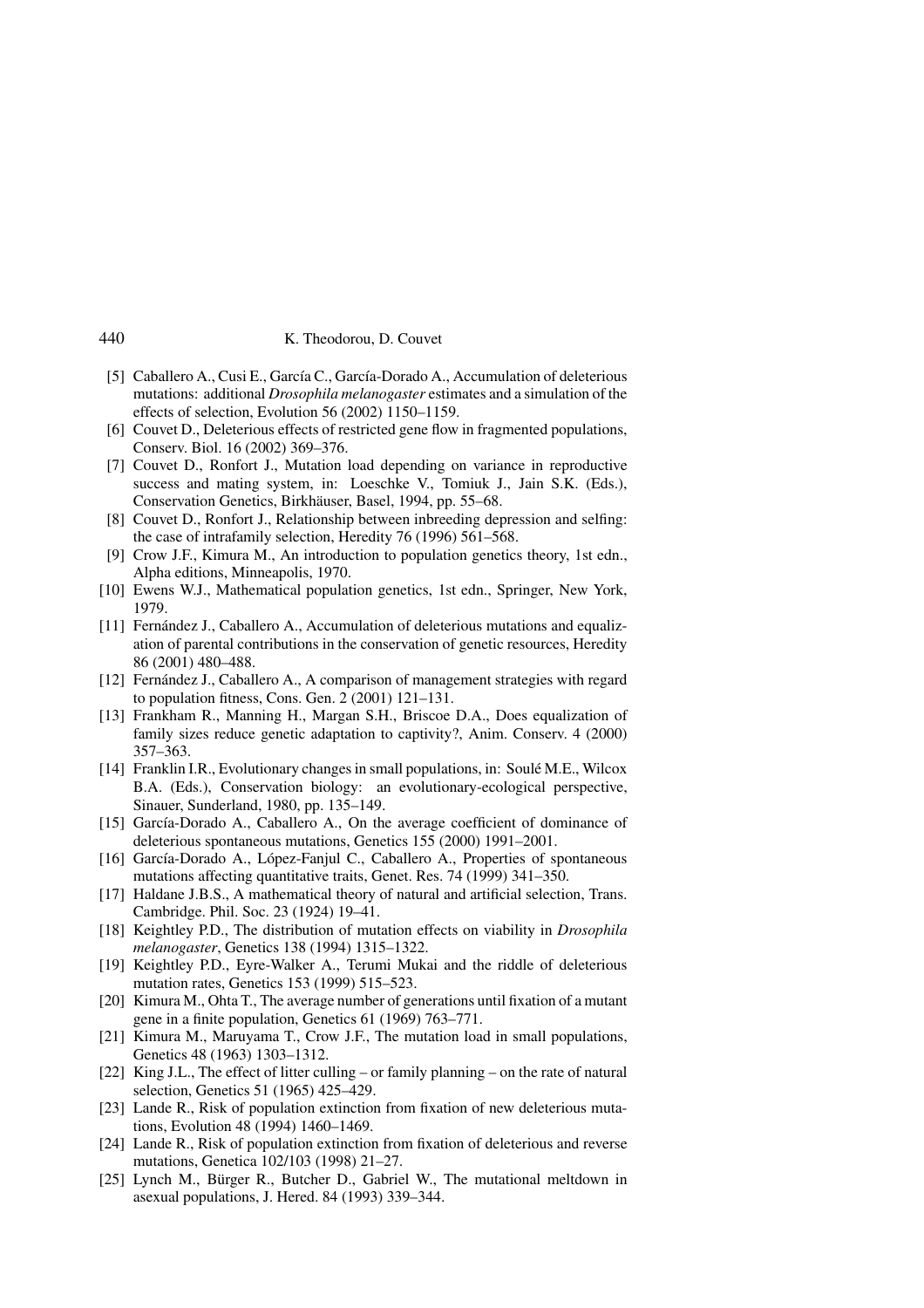- [26] Lynch M., Conery J., Bürger R., Mutational meltdowns in sexual populations, Evolution 49 (1995) 1067–1080.
- [27] Lynch M., Conery J., Bürger R., Mutation accumulation and the extinction of small populations, Am. Nat. 146 (1995) 489–518.
- [28] Lynch M., Blanchard J., Houle D., Kibota T., Schultz S., Vassilieva L., Willis J., Perspective: spontaneous deleterious mutation, Evolution 53 (1999) 645–663.
- [29] Press W.H., Flannery B.P., Teukolsky S.A., Vetterling W.T., Numerical recipes in Pascal. The art of scientific computing, 1st edn., Cambridge University Press, Cambridge, 1989.
- [30] Shabalina S.A., Yampolsky L.Y., Kondrashov A.S., Rapid decline of fitness in panmictic populations of *Drosophila melanogaster* maintained under relaxed natural selection, Proc. Natl. Acad. Sci. USA 94 (1997) 13034–13039.
- [31] Schoen D., David J., Bataillon T., Deleterious mutation accumulation and the regeneration of genetic resources, Proc. Natl. Acad. Sci. USA 95 (1998) 394–399.
- [32] Theodorou K., Couvet D., Inbreeding depression and heterosis in a subdivided population; influence of the mating system, Genet. Res. 80 (2002) 107–116.
- [33] Wang J., Caballero A., Keightley P.D., Hill W.G., Bottleneck effect on genetic variance: a theoretical investigation of the role of dominance, Genetics 150 (1998) 435–447.

#### **APPENDIX**

## **Familial selection**

We consider a population of *N* individuals that form *N/*2 families. Selection operates within families leaving in the next generation two offspring per family. The expected frequencies of the different crosses and of progeny within each cross are given in Table I.

To calculate the elements of the transition matrix in the case of familial selection we proceeded as follows. The element  $p_{i,i;k,l}$  of the transition matrix is given by the probability of having  $R_{t+1} = j$  and  $H_{t+1} = i$ ,  $D_{t+1} = N - j$ *i* − *j* individuals of the *aa*, *Aa* and *AA* genotypes respectively in generation  $t + 1$  given that we have  $R_t = l$ ,  $H_t = k$ ,  $D_t = N - k - l$  in generation *t*. This probability can be expressed as the product of the probability of having  $i_1AA \times AA$  crosses, ...,  $i_6aa \times aa$  crosses (see Tab. I) given that there are  $R_t = l$ ,  $H_t = k$ ,  $D_t = N - k - l$  genotypes in generation *t*, and the probability of having  $R_{t+1} = j$  and  $H_{t+1} = i$ ,  $D_{t+1} = N - i - j$  genotypes in generation  $t + 1$  given  $i_1AA \times AA$  crosses, ...,  $i_6aa \times aa$  crosses. In other words:

$$
p_{ij,kl} = \text{Prob}[(i_1, \dots, i_6)/(D_t = N - k - l, H_t = k, R_t = l)]
$$
  
× Prob[(D\_{t+1} = N - i - j, H\_{t+1} = i, R\_{t+1} = j)/(i\_1, \dots, i\_6)]. (A.1)

The first term of the product was calculated as follows. Let *A* denote the event that  $i_1AA \times AA$  crosses, ...,  $i_6aa \times aa$  crosses are formed and *B* denote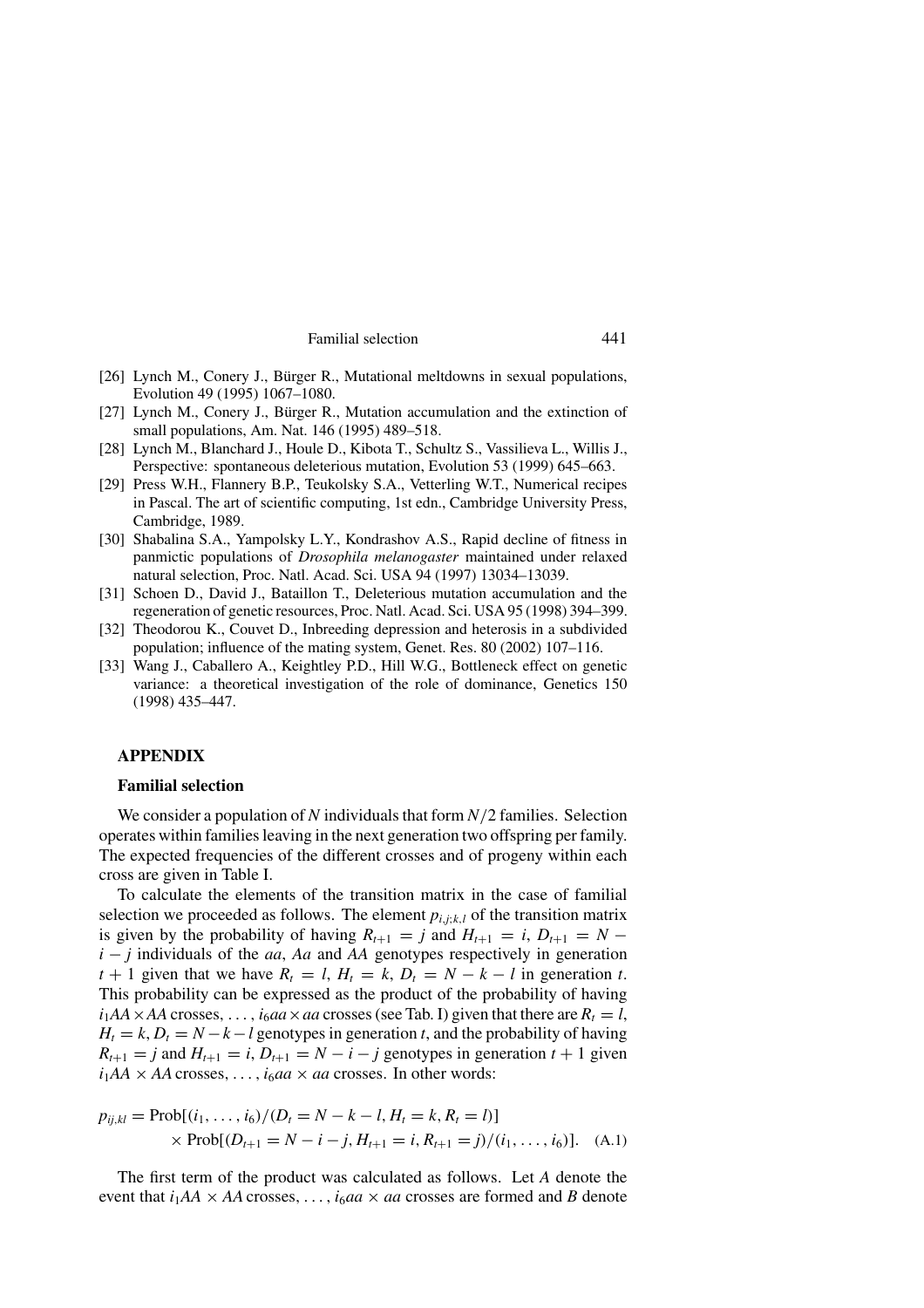the event that  $R_t = l$ ,  $H_t = k$ ,  $D_t = N - k - l$  genotypes occur in generation *t*. The first term of the product can therefore be expressed by the conditional probability Prob*(A/B)*.

$$
Prob(A/B) = \frac{Prob(A \cap B)}{Prob(B)}
$$
(A.2)

where

$$
Prob(B) = \frac{N!}{k!l!(N-k-l)!} D_t^{N-k-l} H_t^k R_t^l
$$
\n(A.2a)

and

$$
\text{Prob}(A \cap B) = \frac{\left(\frac{N}{2}\right)!}{i_1! i_2! i_3! i_4! i_5! i_6!} (D_t^2)^{i_1} (2D_t H_t)^{i_2} (2D_t R_t)^{i_3} (H_t^2)^{i_4} (2H_t R_t)^{i_5} (R_t^2)^{i_6}.
$$
\n(A.2b)

The possible number of  $i_2$  crosses varies between 0 and the minimum of *AA* and *Aa* genotypes:  $i_2 = 0, \ldots, \min(N - k - l, k)$ . Knowing that we have  $i_2AA \times Aa$  crosses,  $i_3 = 0, \ldots, \min(N - k - l - i_2, l)$ . Similarly,  $i_5 =$ 0,..., min( $k - i_2$ ,  $l - i_3$ ). Notice that given the number of crosses,  $i_2$ ,  $i_3$ ,  $i_5$ we know  $i_1$ ,  $i_4$ ,  $i_6$ , that is,  $i_1 = (N - k - l - i_2 - i_3)/2$ ,  $i_4 = (k - i_2 - i_5)/2$ ,  $i_6 = (l - i_3 - i_5)/2$ . Substituting the above expressions for  $i_1$ ,  $i_4$  and  $i_6$  in equation (A.2b), equation (A.1) becomes:

$$
p_{i,j;k,l} = \left[\frac{N!}{k!l!(N-k-l)!}\right]^{-1} \sum_{i_2,i_3,i_5} \frac{\left(\frac{N}{2}\right)!}{i_1!i_2!i_3!i_4!i_5!i_6!} \times 2^{i_2+i_3+i_5} \times \text{Prob}(i,j/i_1,\ldots,i_6). \quad (A1')
$$

The probability of having  $R_{t+1} = j$  and  $H_{t+1} = i$ ,  $D_{t+1} = N - i - j$ genotypes in generation  $t + 1$  given  $i_1AA \times AA$  crosses, ...,  $i_6aa \times aa$  crosses, Prob $(i, j/i_1, \ldots, i_6)$ , was calculated as follows.

Considering that the outcome of selection and drift within each cross is independent of the outcome in the rest of the crosses, the probability of taking *i*, *j*, *N* − *i* − *j* genotypes given *i*<sub>1</sub>*AA* × *AA* crosses, ..., *i*<sub>6</sub>*aa* × *aa* crosses is:

$$
Prob(i, j/i_1, \ldots, i_6) = \sum_{j_{ak}, j_{bk} = 0, \ldots, 2i_k}^{j_{bk} + j_{ak} \le 2i_k} \prod_{k=2, 4, 5} Prob(j_{ak}, j_{bk}/i_k).
$$
 (A.3)

where *jak*, *jbk* is the number of *Aa* and *aa* offspring produced by the cross *k*. Notice that the  $i_3$  ( $i_6$ ) crosses  $AA \times aa$  ( $aa \times aa$ ) give  $2i_3$  ( $2i_6$ ) offspring  $Aa$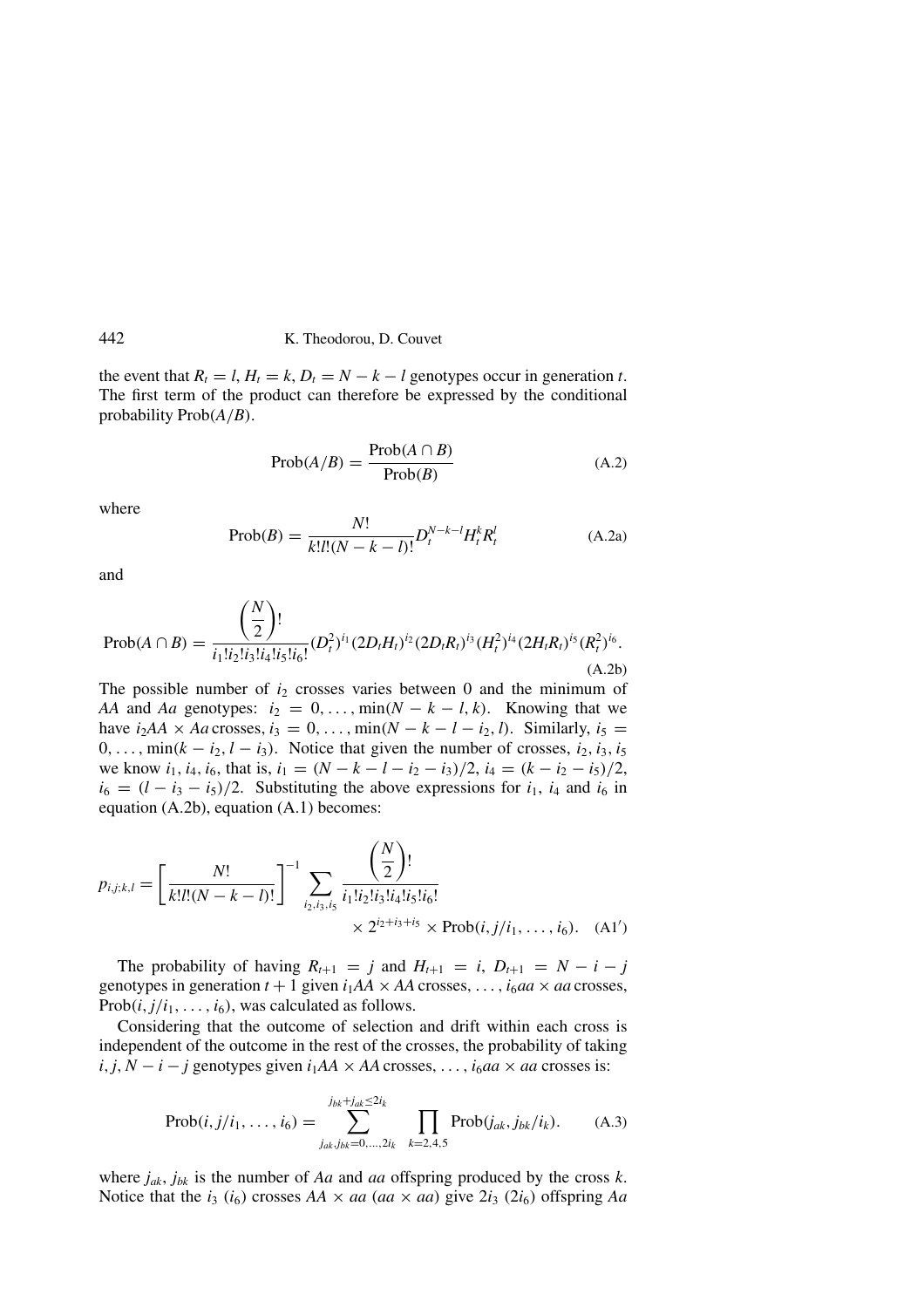Familial selection and 443

(*aa*) with probability 1. The number *i*, *j* of *Aa* and *aa* genotypes in the next generation is therefore  $i = 2i_3 + j_{a2} + j_{a4} + j_{a5}$ ,  $j = 2i_6 + j_{b2} + j_{b4} + j_{b5}$ .

Finally, the probability of taking *jak*, *jbk* individuals of genotype *Aa* and *aa* respectively within the cross  $k$  ( $k = 2, 4, 5$ ) is given by the trinomial distribution

$$
Prob(j_{ak}, j_{bk}/i_k) = \frac{(2i_k)!}{j_{ak}!j_{bk}!(2i_k - j_{ak} - j_{bk})} \times f_{k1}^{2i_k - j_{ak} - j_{bk}} \times f_{k2}^{j_{ak}} \times f_{k3}^{j_{bk}}.
$$
 (A.4)

For the values of *fki*, see Table I.

## **Genetic load at equilibrium**

To examine the equilibrium frequencies  $Q_{eq}$ , numerical methods were used (the procedures used are those described in Press *et al.* [29]). The mean genetic load of a population at a given locus was computed as follows [26,31]:

$$
l = hsH + sR \tag{A.5}
$$

where

$$
H = \sum_{i,j=0}^{N} \frac{i}{N} q_{ij}
$$
 (A.5a)

$$
R = \sum_{i,j=0}^{N} \frac{j}{N} q_{ij}
$$
 (A.5b)

where  $q_{ij}$  is the probability of having *i* heterozygotes and *j* homozygotes for the mutant allele at equilibrium, and is calculated by the transition-matrix approach, described above.

#### **Initial conditions**

We have considered populations issued from an infinite population under mutation-(mass) selection balance. The equilibrium frequency  $(q_{eq})$  at a given locus of the mutant allele in the ancestral population is obtained from the equation [9]:

$$
s(1 - 2h)q_{eq}^2 + sh(1 + u)q_{eq} - u = 0.
$$

To find the distribution of genotype frequencies in generation  $0$ ,  $Q_0$ , the multinomial distribution of equation (6) was used with  $D = (1 - q_{eq})^2$ ,  $H =$  $2q_{eq}(1 - q_{eq})$  and  $R = q_{eq}^2$ .

In the case of simulations, the interval  $[0,1]$  was divided into three regions  $[0,D], [D, D+H], [D+H, 1],$  where *D* and *H* were calculated as above. To find the genotype at each locus of an individual a random number was generated.